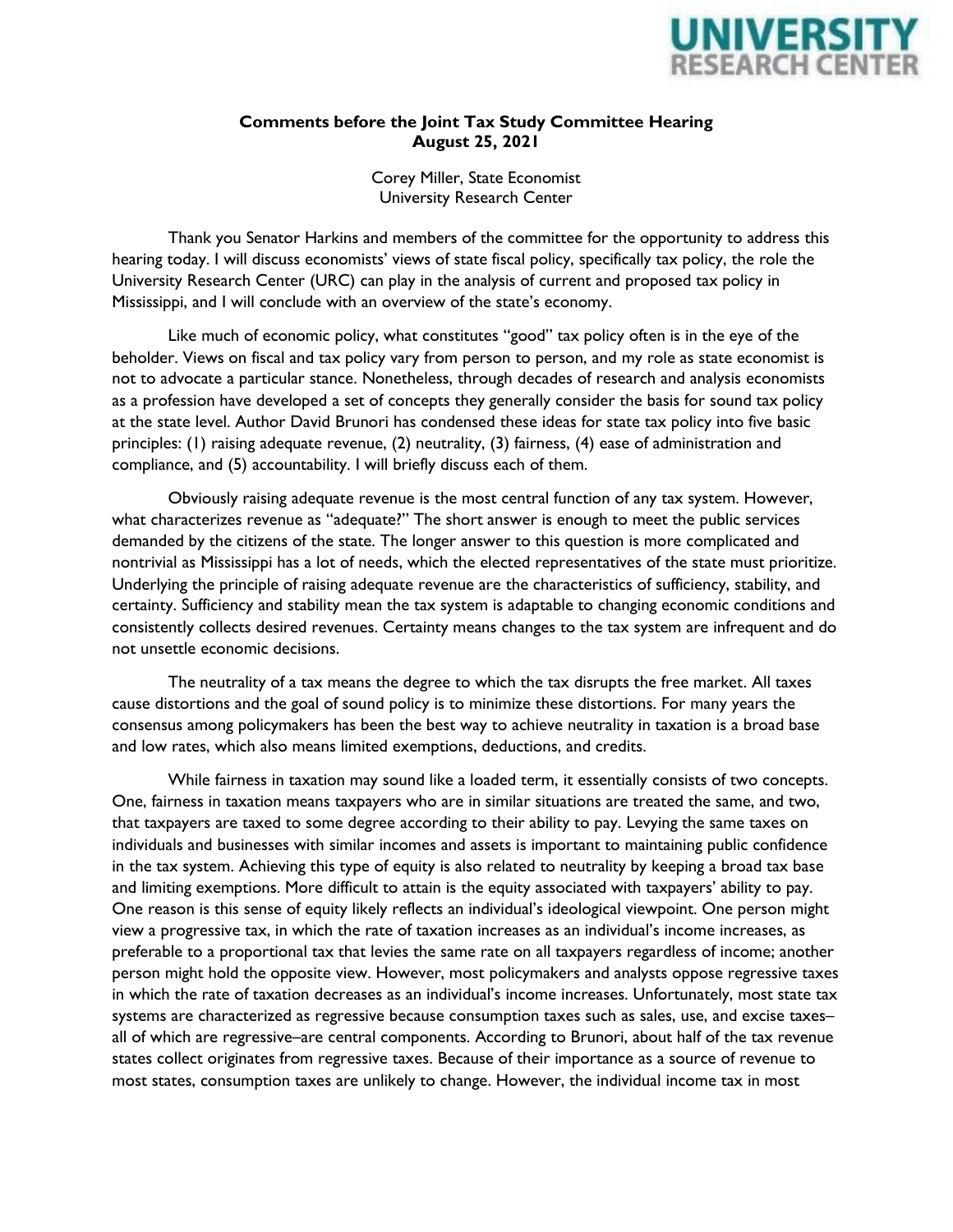states is at least slightly progressive, which reduces some of the regressivity of the overall state tax system.

The fourth principle is ease of administration and compliance, which is essential to a sound state tax system. The more complex a tax system is the larger the burden placed on taxpayers and the government to ensure compliance. If taxpayers spend more time and effort trying to figure out how to meet tax requirements, they become less likely to pay the taxes they owe, and governments will spend more time and effort in attempts to collect these taxes. Most state tax systems perform well in terms of administration and compliance as the collection of state sales taxes and personal income taxes occurs close to the source. Nevertheless, some taxes such as business taxes and estate taxes often have more elaborate requirements.

Finally, accountability means a state must not only be able to enforce its existing tax code, but also create new tax legislation in a visible, public manner. Actions contrary to this manner can lead to specific exemptions for preferred individuals or groups and compromise other principles like neutrality and fairness. Public review and evaluation of tax policy can promote accountability as well.

I also would like to briefly discuss the body of research produced by economists on the relationship between state fiscal policy and state economies and the research specific to Mississippi conducted by URC. The findings of studies that evaluate the effects of various state taxes on economic growth and development have produced a variety of results and these results are often found to be inconsistent over different time periods. In my view, this lack of consensus among researchers on the effects of state tax systems on regional economies points to the limits of fiscal policy at a state level. It is also in line with the findings of research by URC, which is that changes to state taxes in Mississippi are likely to have marginal effects on economic growth, employment, and population. While the structure of the changes also will determine the welfare effects of tax reforms on any particular income group, the overall effects on the state economy nevertheless likely will be very modest.

Economists have reached broad determinations about what affects state economies. A 2014 study by Soledad Artiz Prillaman and Kenneth Meier concludes the national economy is the single most important influence on the economic environment of a state. I believe this conclusion is particularly true for a state like Mississippi with a relatively small economy. Prillaman and Meier note intrinsic factors that significantly affect the economy of a state include the education level of the population, the price of land, and the price of energy–and that state policy makers can do little to directly influence these factors. Their study as well as others suggest state spending on elementary education, secondary education, and higher education as well as infrastructure can promote economic growth over the long term.

In terms of analysis, URC stands ready to evaluate the fiscal and economic impacts of proposals or bills introduced to the legislature that affect Mississippi's tax code. In most cases, URC can provide an assessment with a relatively brief turnaround time. The analysis can include the effects on revenues and the economic effects, including changes to the state's real GDP, employment, income, and population. To assess the effects of changes to the state tax structure, URC utilizes a dynamic fiscal and economic impact model known as Tax-PI produced by Regional Economic Models, Inc. (2021). URC has used this model for several years to evaluate the effects of changes to the tax code, at least as far back as the Taxpayer Pay Raise Act of 2016. Essentially, the Tax-PI model uses the current path of economic growth for the state, provides a shock to the economy due to some event such as a change in tax policy, and compares the differences in the economy under the shock with the status quo to determine the impacts of the event.